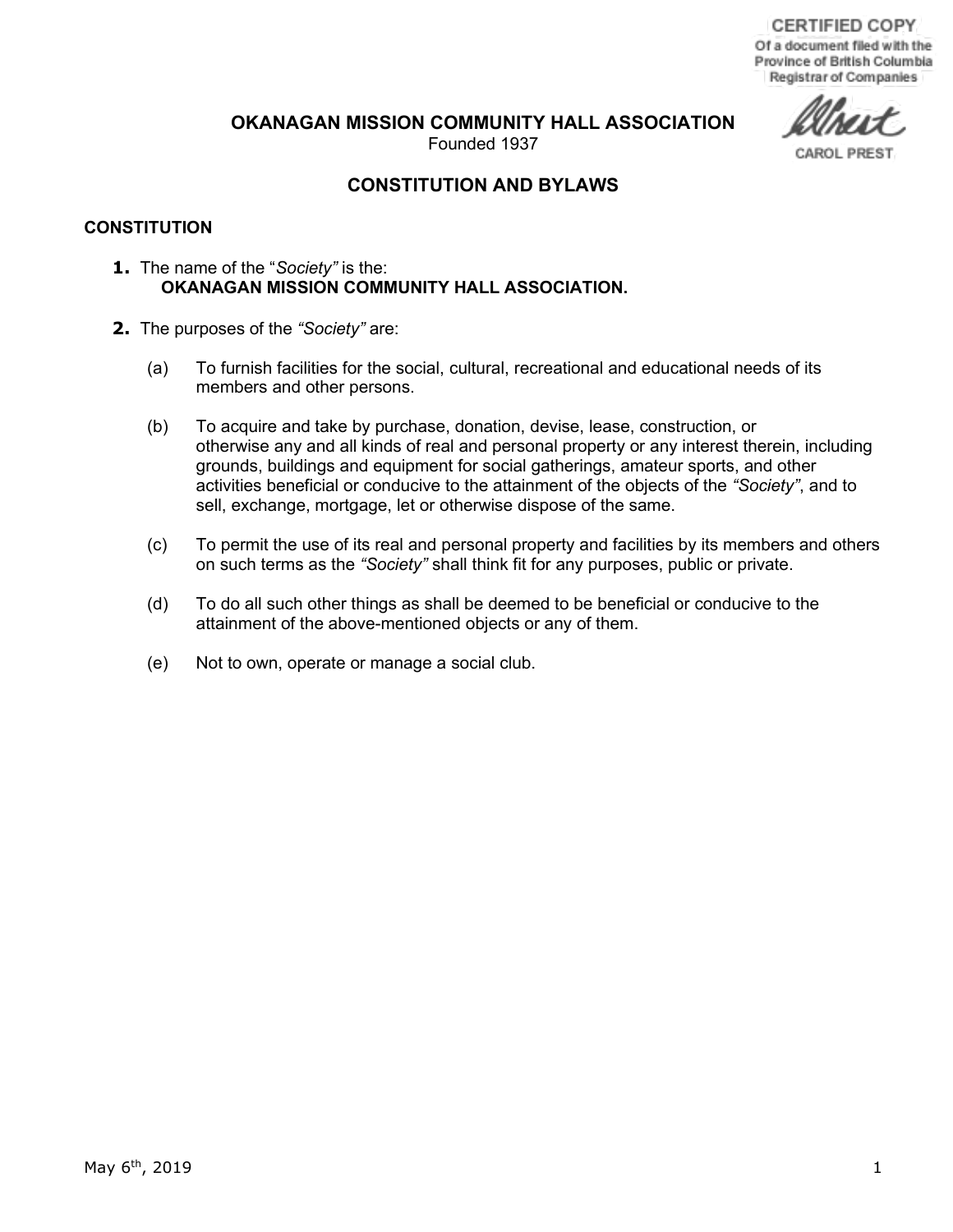# **Bylaws of** *Okanagan Mission Community Hall Association* **(the "Society")**

# **PART 1 – DEFINITIONS AND INTERPRETATION**

# **Definitions**

- **1.1** In these Bylaws:
	- **"Act"** means the *Societies Act* of British Columbia as amended from time to time;
	- **"Board"** means the directors of the Society;
	- **"Bylaws"** means these Bylaws as altered from time to time;
	- **"Members"** means the current members of the *"Society"*, and those persons who subsequently become members, in accordance with these bylaws and, in either case, have not ceased to be members;
	- **"Registered Address"** of a member means the member's address as recorded in the register of members:
	- **"Ordinary Resolution"** means a resolution passed in a general meeting by the members of the *"Society"*, by a simple majority of the votes cast in person or by proxy;
	- **"Special Resolution"** means a resolution passed in a general meeting by a majority of not less than 75% of the votes of those members of the *"Society"*, who, being entitled to do so, vote in person or by proxy;
		- (i) of which the notice that the bylaws provide, and not being less than fourteen (14) days' notice, specifying the intention to propose the resolution as a special resolution has been given, or
		- (ii) if every member entitled to attend and vote at the meeting agrees, at a meeting of which less than fourteen (14) days' notice has been given.

# **Definitions in Act apply**

**1.2** The definitions in the Act apply to these Bylaws.

# **Conflict with Act or regulations**

**1.3** If there is a conflict between these Bylaws and the Act or the regulations under the Act, the Act or the regulations, as the case may be, prevail.

# **Singular of Plural**

**1.4** Words importing the singular include the plural and vice versa, and words importing a male person include a female person and a corporation.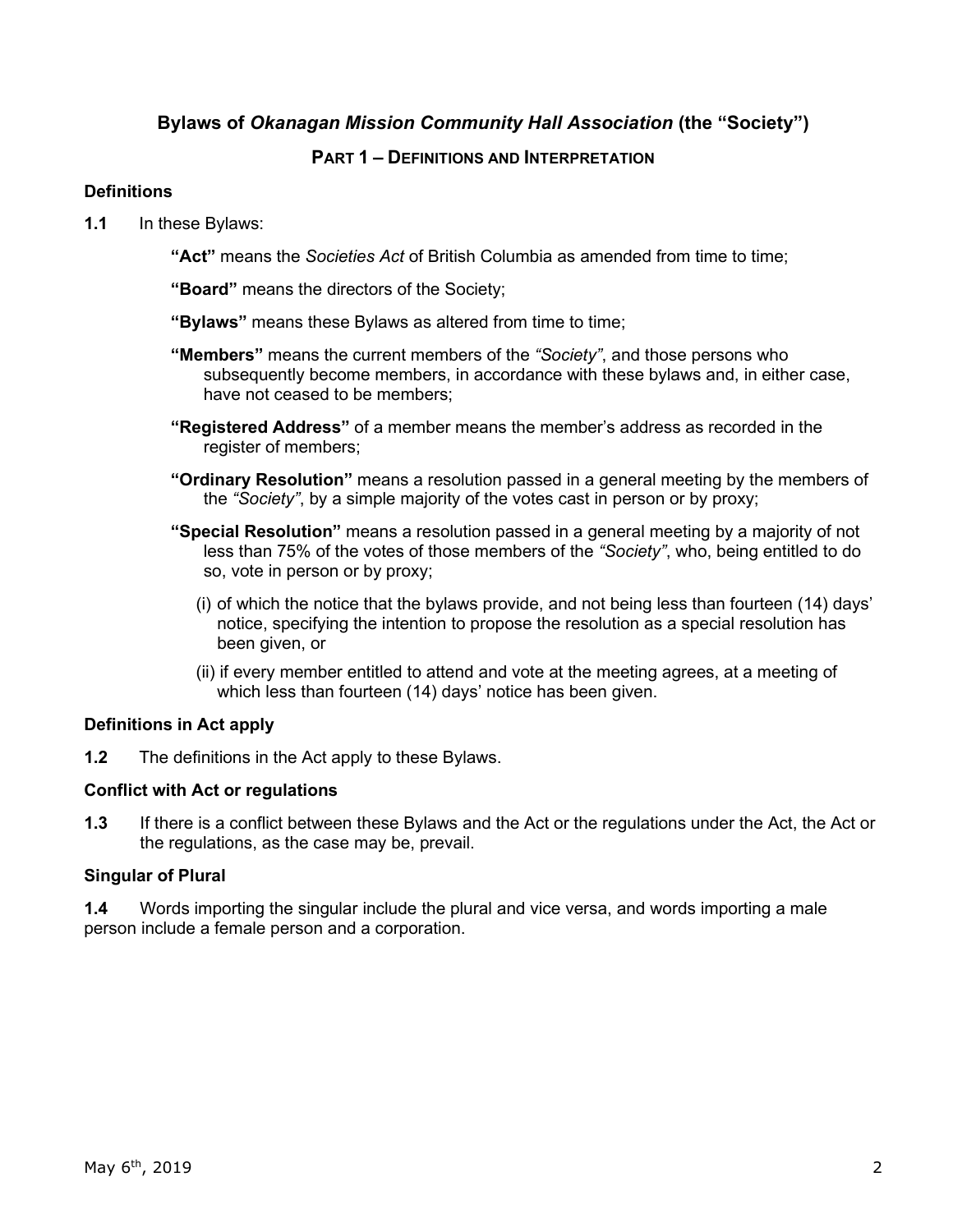# **PART 2 – MEMBERS**

## **Application for membership**

**2.1** A person may apply to the Board for membership in the Society, and the person becomes a member on the Board's acceptance of the application.

# **Duties of members**

**2.2** Every member must uphold the constitution of the *"Society"*,and must comply with these Bylaws.

# **Membership Dues**

**2.3** The amount of the annual membership dues, if any, must be determined at the Annual General Meeting of the *"Society"* and shall be due at the time of application for membership and thereafter at the time of the Annual General Meeting. The amount of the annual membership dues, shall be recommended to the general membership by the Board, and approved by the general membership at the AGM.

# **Membership age**

**2.4** All persons who have attained the age of eighteen (18) years shall be eligible for membership. Non-voting, associate memberships shall be extended free of charge to those between the ages of twelve (12) to seventeen (17) years;

# **Membership is Voluntary**

**2.5** Membership in the *"Society"* is purely voluntary. No person or persons shall be required to join the *"Society"* because of his or her involvement in any business, club or other organization which is in any way associated with the *"Society"*.

# **Acceptance of members**

- **2.6** (a) A person may apply to the Directors for membership in the *"Society"* and on acceptance by the Directors is a member;
	- (b) The membership year ends at the end of the month in which the Annual General Meeting is held, regardless of sign up date.

# **Responsibilities of Membership**

- **2.7** (a) Every member shall uphold the constitution and comply with these bylaws;
	- (b) On being admitted to membership, each member is entitled to, and the *"Society"* shall provide without charge, a copy of the constitution and bylaws of the *"Society"*.

# **Exclusion to viewing of records**

- **2.8** (a) Every member is entitled to inspect a record the *"Society"* is required to keep under Section 20 (1) of the Societies Act, upon written request to the Board.
	- (b) Member request must be in writing, 14 days prior to access.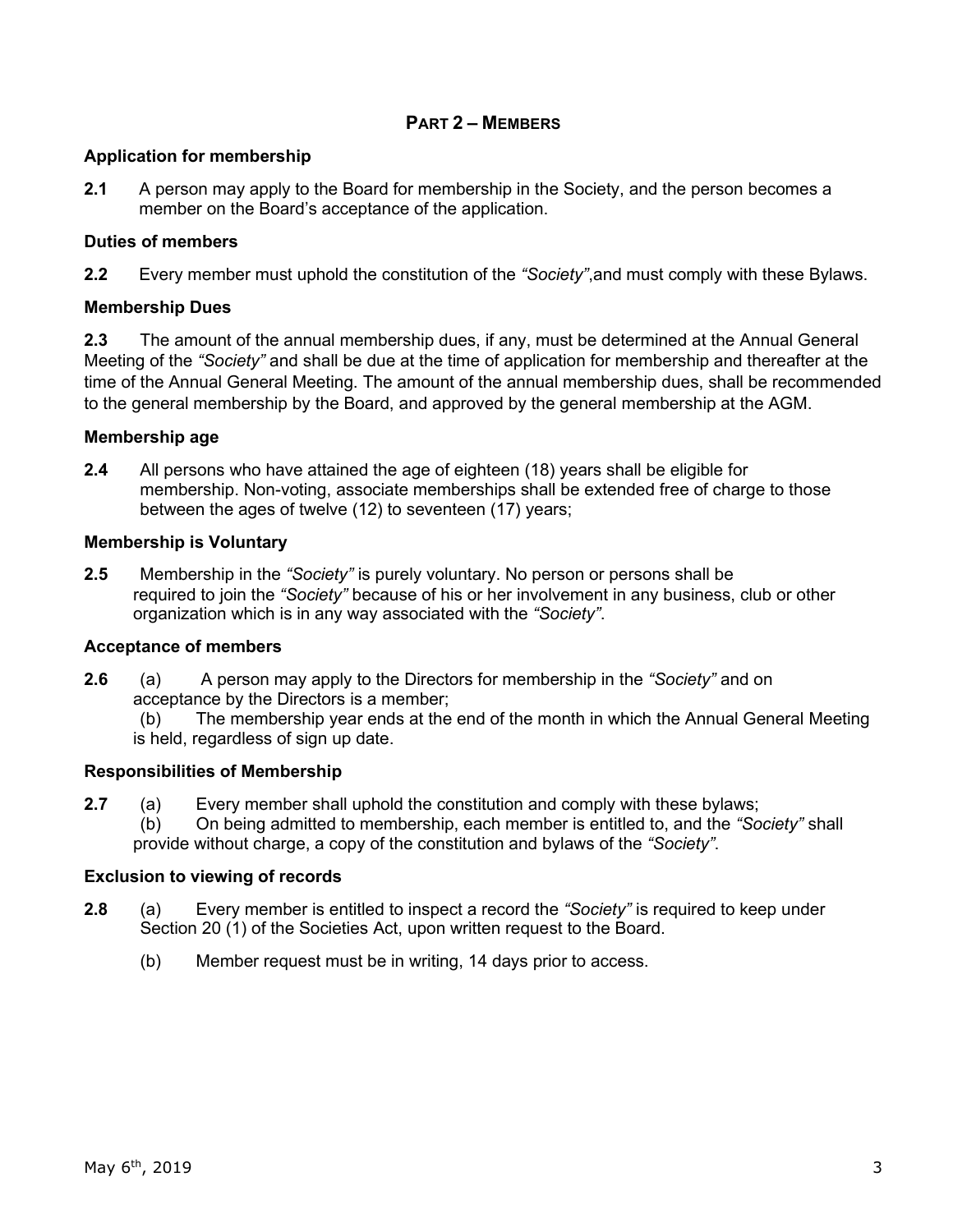# **Cease of Membership (Not in Good Standing)**

**2.9** A person ceases to be a member and a member in good standing of the *"Society"*: (a) by delivering a written resignation to the secretary of the *"Society"* or by mailing or delivering it to the address of the *"Society"*,

(b) upon failure to pay membership dues within a grace period of three (3) consecutive months after an Annual General Meeting; or

(c) on being expelled.

## **Member not in good standing may not vote**

- **2.10** A member who is not in good standing
	- (a) may not vote at a general meeting, and

(b) is deemed not to be a voting member for the purpose of consenting to a resolution of the voting members.

## **Expelled Member**

**2.11** (1) A member may be expelled by a resolution of the Directors which has passed by a seventy-five percent (75%) majority.

(2) Reasons for expulsion include non-compliance with the constitution or bylaws, or conduct which, in the opinion of the Directors, is detrimental to the purpose, character or operations of the *"Society"*.

(3) A member whose expulsion is proposed is entitled:

(a) to ten (10) days' notice of the Directors' meeting at which the matter will be considered,

(b) no less than ten (10) days before the said meeting, to be informed in writing of the charges, and

(c) to be present and to be heard before a vote is taken.

(4) An appeal of expulsion may be taken to a extraordinary general meeting of the *"Society"* which shall be called for that purpose if the appellant submits a written

request. Such appeal shall be decided by a majority vote of members present.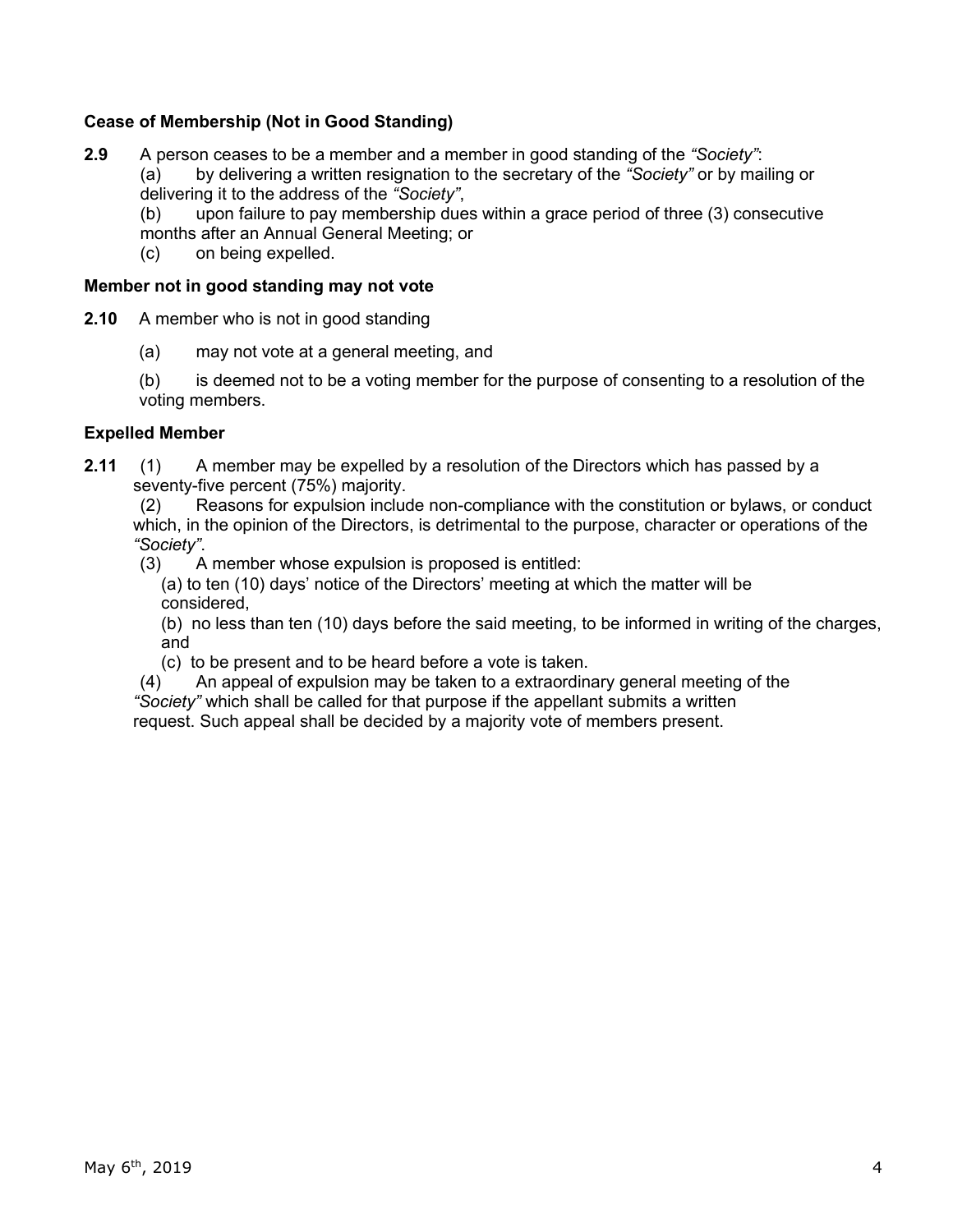# **PART 3 – GENERAL MEETINGS OF MEMBERS**

# **General Meetings**

**3.1** A general meeting must be held at the time and place the Board determines:

(1) General meetings shall be held as the *Societies Act* requires or the Directors decide, with each member in good standing for thirty (30) days prior to the meeting entitled to one vote. (2) The Annual General Meeting shall be held each year on such day, place and hour as the Directors may determine as soon as possible subsequent to the "Society's October 31<sup>st</sup> year end, but in any event not later than 60 days after the completion of the *"Society"*'s year end financial statements.

## **Ordinary business at Annual General Meeting**

- **3.2** At an Annual general meeting, the following business is ordinary business:
	- (a) adoption of rules of order;
	- (b) adoption of the minutes of the previous Annual General Meeting;
	- (c) consideration of any financial statements of the *"Society"* presented to the meeting;
	- (d) consideration of the reports, if any, of the directors or auditor;
	- (e) election or appointment of directors;
	- (f) appointment of an accountant, if any;

(g) business arising out of a report of the directors not requiring the passing of a special resolution;

(h) consideration of a major capital expenditures budget. (Excluding emergency, and life and safety and continuity of operations.)

## **Extraordinary General Meetings**

**3.3** (1) Every general meeting, other than an Annual General Meeting, is an extraordinary general meeting.

(2) Extraordinary general meetings may be called as deemed desirable or necessary by the Directors.

- (3) Extraordinary general meetings must be called:
	- (a) upon receipt by the directors of a written request to hear an appeal against a member's expulsion, or
	- (b) upon receipt by the directors of a written, signed request by at least ten members in good standing which sets forth the business to be discussed at the extraordinary meeting.

(4) No other business shall be considered than that for which the extraordinary general meeting has been called.

- **3.4** (1) Notice of general meetings, and the proposed agenda, must be given not less than fourteen (14) days in advance. Notice of meetings shall be sent to all members by e-mail to the email address on the member's application form, and displayed at the front entry notice board of the Okanagan Mission Community Hall, in the Okanagan Mission Community Hall website, in the Tennis Committee website and on a recognized local on-line media at least once in each week of the fourteen (14) days immediately before the meeting.
	- (2) The failure of any member to observe or receive notice shall not invalidate the meeting.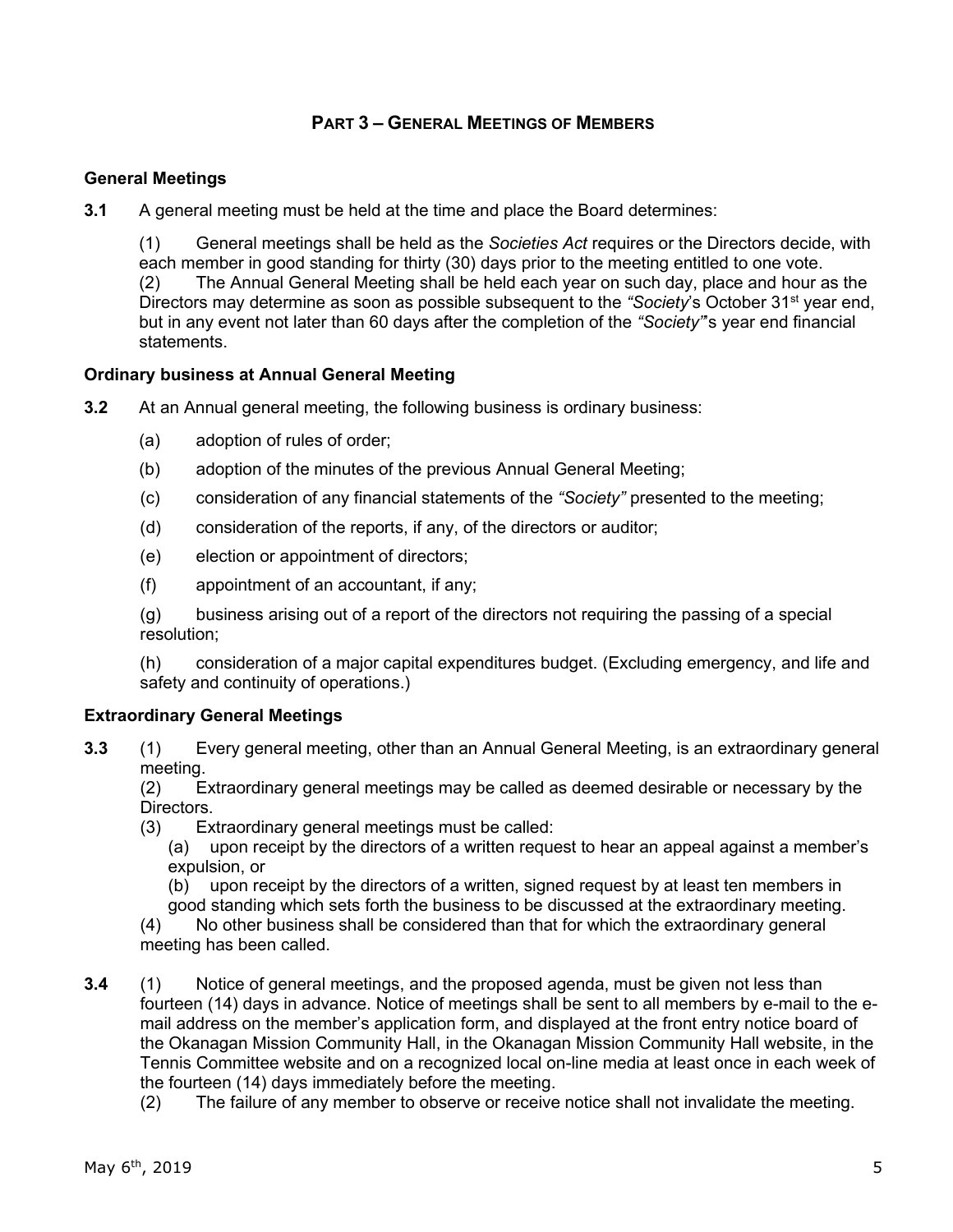# **Notice of special business**

- **3.5** A notice of a general meeting must state the nature of any business, other than ordinary business, to be transacted at the meeting in sufficient detail to permit a member receiving the notice to form a reasoned judgment concerning that business.
	- (a) Special business is:
		- (i) all business at an extraordinary general meeting except the adoption of rules of order, and
		- (ii) all business conducted at an annual general meeting, except the following:
			- (A) the adoption of the agenda;
			- (B) the consideration of the financial statements;
			- (C) the report of the Directors;
			- (D) the report of the auditor, if any;
			- (E) the election of Directors;

(F) the appointment of the accountant, or the waiver of Section 8.2 of these bylaws;

 (G) any other business that, under these bylaws, ought to be conducted at an annual general meeting, or business that is brought under consideration by the report of the Directors issued with the notice convening the meeting.

## **Chair of general meeting**

**3.6** The following individual is entitled to preside as the chair of a general meeting:

(a) the individual, if any, appointed by the Board to preside as the chair;

(b) if the Board has not appointed an individual to preside as the chair or the individual appointed by the Board is unable to preside as the chair,

- (i) the president,
- (ii) the vice-president, if the president is unable to preside as the chair, or
- (iii) one of the other directors present at the meeting, if both the president and vicepresident are unable to preside as the chair.

# **Alternate chair of general meeting**

**3.7** If there is no individual entitled under these Bylaws who is able to preside as the chair of a general meeting within 15 minutes from the time set for holding the meeting, the voting members who are present must elect an individual present at the meeting to preside as the chair.

## **Quorum required**

**3.8** Business, other than the election of the chair of the meeting and the adjournment or termination of the meeting, must not be transacted at a general meeting unless a quorum of voting members is present.

## **Quorum for general meetings**

**3.9** The quorum for the transaction of business at a general meeting is 20 voting members.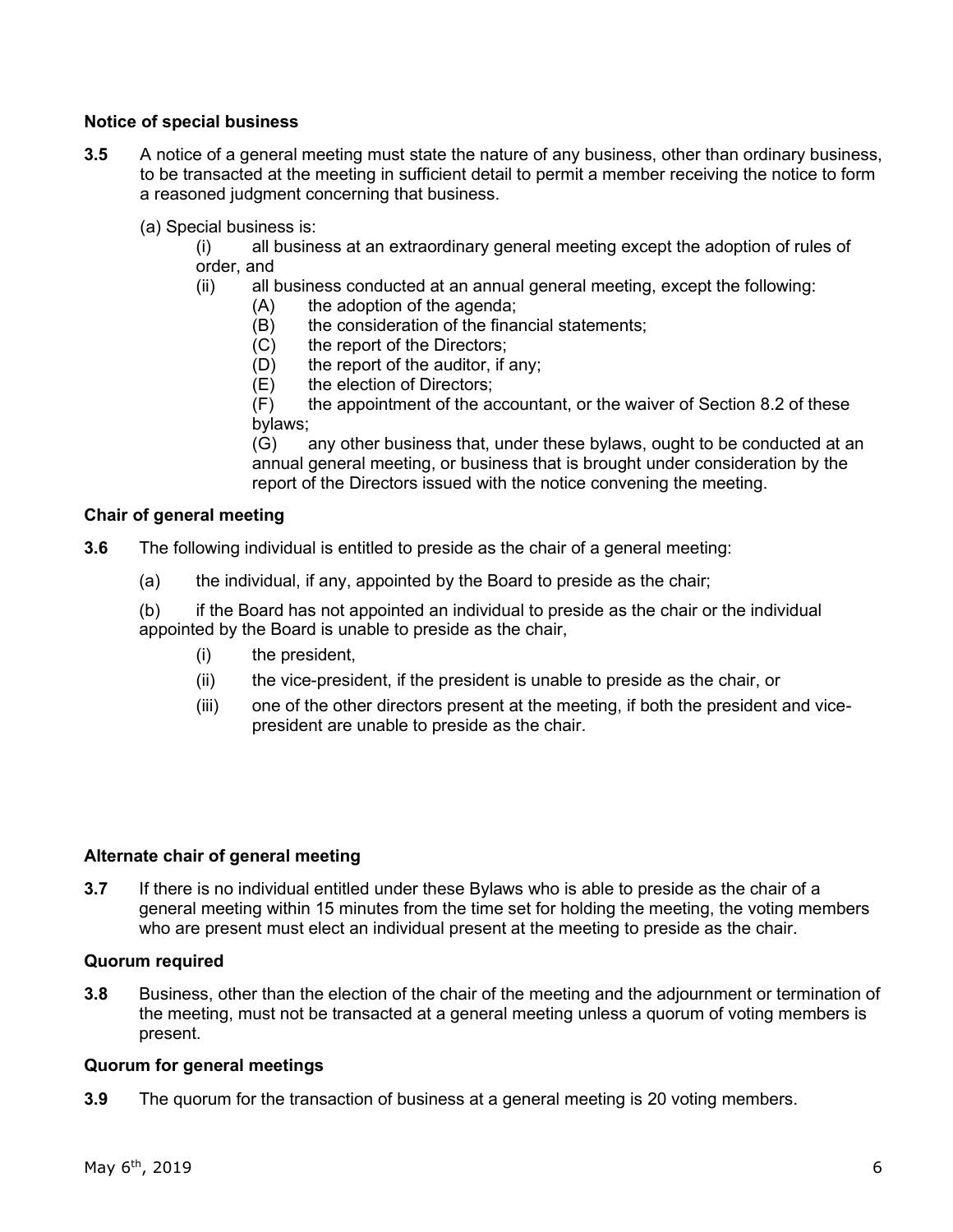## **Lack of quorum at commencement of meeting**

- **3.10** If, within 30 minutes from the time set for holding a general meeting, a quorum of voting members is not present,
	- (a) in the case of a meeting convened on the requisition of 10 members, the meeting is terminated, and
	- (b) in any other case, the meeting stands adjourned to the same day in the next week, at the same time and place, and if, at the continuation of the adjourned meeting, a quorum is not present within 30 minutes from the time set for holding the continuation of the adjourned meeting, the voting members who are present constitute a quorum for that meeting.

## **If quorum ceases to be present**

**3.11** If, at any time during a general meeting, there ceases to be a quorum of voting members present, business then in progress must be suspended until there is a quorum present or until the meeting is adjourned or terminated.

## **Adjournments by chair**

**3.12** The chair of a general meeting may, or, if so directed by the voting members at the meeting, must, adjourn the meeting from time to time and from place to place, but no business may be transacted at the continuation of the adjourned meeting other than business left unfinished at the adjourned meeting.

#### **Notice of continuation of adjourned general meeting**

**3.13** It is not necessary to give notice of a continuation of an adjourned general meeting or of the business to be transacted at a continuation of an adjourned general meeting except that, when a general meeting is adjourned for 30 days or more, notice of the continuation of the adjourned meeting must be given.

## **Order of business at general meeting**

- **3.14** The order of business at a general meeting is as follows:
	- (a) elect an individual to chair the meeting, if necessary;
	- (b) determine that there is a quorum;
	- (c) approve the agenda;
	- (d) approve the minutes from the last general meeting;
	- (e) deal with unfinished business from the last general meeting;
	- (f) if the meeting is an annual general meeting,
		- (i) receive the directors' report on the financial statements of the *"Society"* for the previous financial year, and the accountant's report, if any, on those statements,
		- (ii) receive any other reports of directors' activities and decisions since the previous annual general meeting,
		- (iii) elect or appoint directors, and
		- (iv) appoint an accountant, if any, or the waiver of Section 8.2 of these bylaws;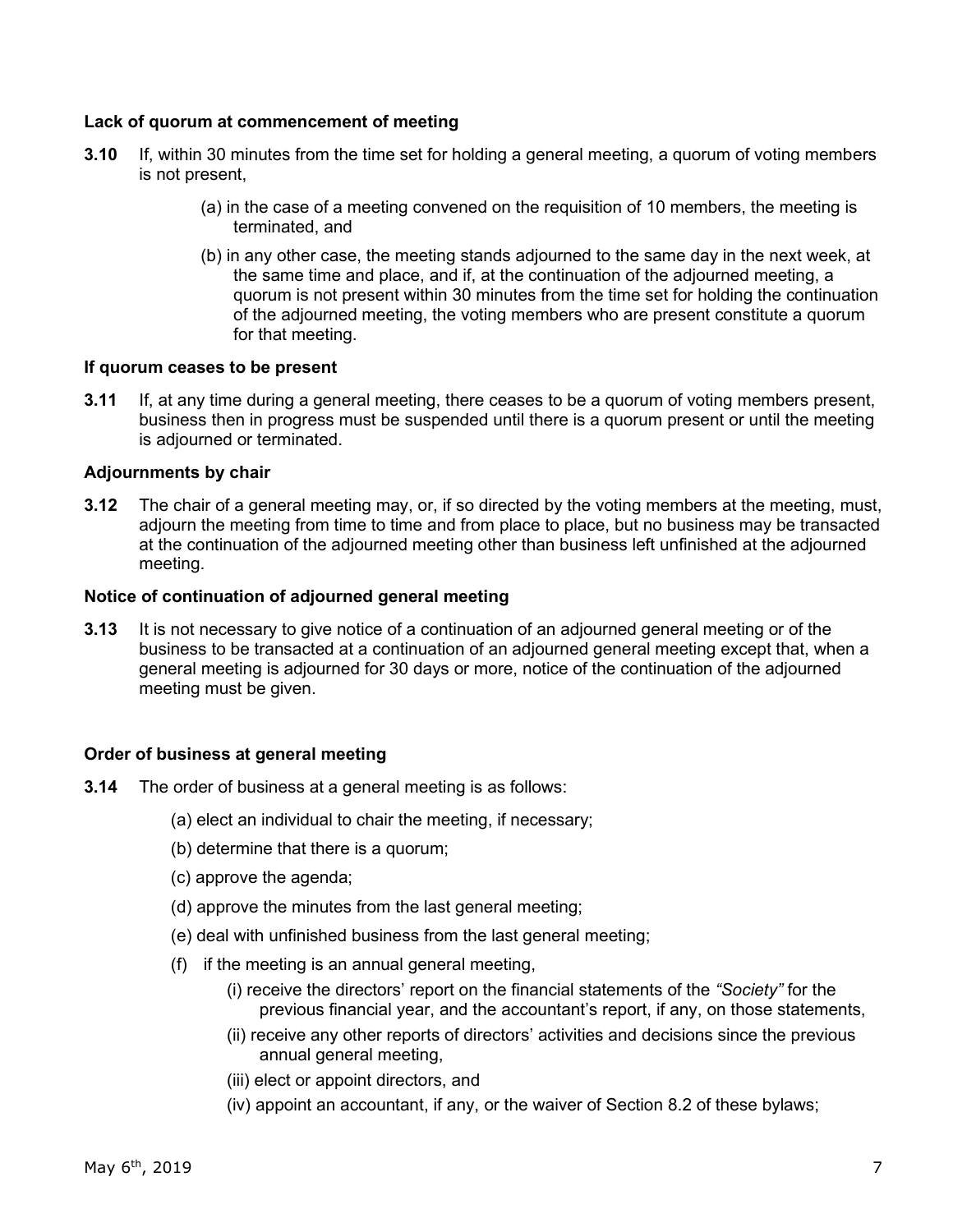- (g) deal with new business, including any matters about which notice has been given to the members in the notice of meeting;
- (h) terminate the meeting.

## **Methods of voting**

- **3.15** 1) At a general meeting, voting must be by a show of hands, an oral vote or another method that adequately discloses the intention of the voting members, except that if, before or after such a vote, 2 or more voting members request a secret ballot or a secret ballot is directed by the chair of the meeting, voting must be by a secret ballot.
	- (2) Election of Directors shall be by secret ballot.
	- (3) A member in good standing present at a general meeting is entitled to one (1) vote.

## **Announcement of result**

**3.16** the chair of a general meeting must announce the outcome of each vote and that outcome must be recorded in the minutes of the meeting.

## **Majority in Voting**

**3.17** At all meetings of the Association ordinary resolutions or motions will be decided by a simple majority of the votes; special resolutions require a seventy-five percent (75%) majority.

## **Proxy voting not permitted**

**3.18** A member in good standing may present up to one (1) proxy upon and in the prescribed form and format and vote same after having registered them prior to the meeting's start.

## **Matters decided at general meeting by ordinary resolution**

**3.19** A matter to be decided at a general meeting must be decided by ordinary resolution unless the matter is required by the Act or these Bylaws to be decided by special resolution or by another resolution having a higher voting threshold than the threshold for an ordinary resolution.

# **PART 4 – DIRECTORS**

## **Number of directors on Board**

**4.1** The "*Society"'*s Board of Directors shall consist of seven (7) members, or such number as may be determined from time to time in a general meeting.

## **Election or appointment of directors**

**4.2** (1) At each annual general meeting, the voting members entitled to vote for the election of directors must elect or appoint the Board.

(2) Nominating Committee shall do a call for nominations one (1) month prior to the AGM. The Nominating Committee shall present a slate of candidates 14 days prior to the AGM, along with the meeting notice, of members who have accepted to be presented as candidates and have complied by filling out and submitting the Director Consent form 16 days prior to the AGM.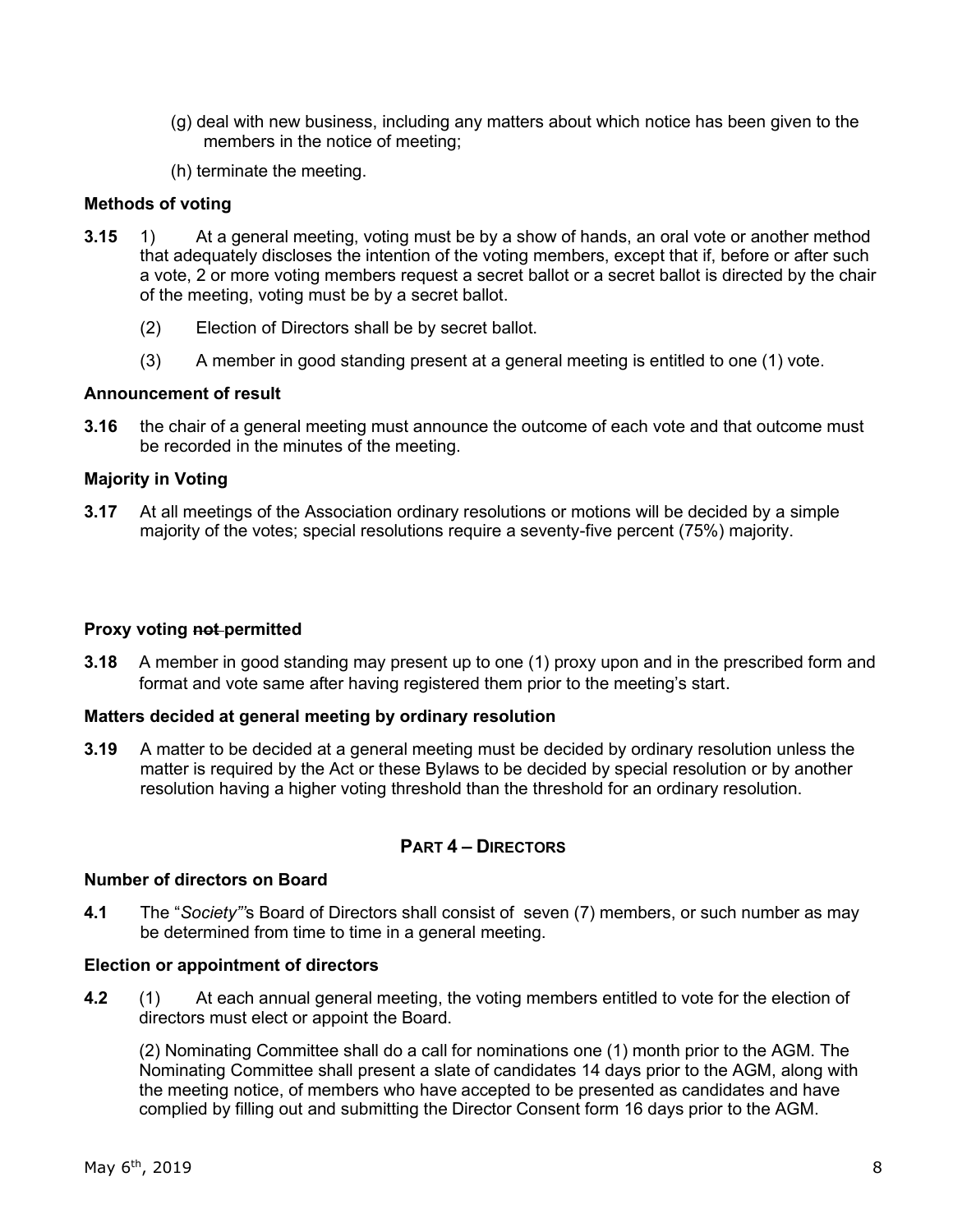(3) Candidates for director positions must put their names forward 2 weeks in advance of the annual general meeting to the Nominating Committee.

- (4) A designation, election or appointment of an individual as a director is invalid unless
	- a) the individual consents in writing or by e-mail to be a director of the society, or
	- b) the designation, election or appointment is made at a meeting at which the individual is present and the individual consents, at the meeting, to be a director.

(5) Any member in good standing is eligible to stand for election as a Director upon accepting a nomination.

(6) An election may be by acclamation; otherwise it shall be by secret ballot.

(7) At the annual general meeting the determined number of Directors shall be elected. They in turn at their first meeting together shall elect the Executive officers, namely the President, Vice-President, Secretary and Treasurer. The Executive Office of President is for a term of no more than two (2) years.

(8) The position of Past President is an automatic position.

## **Directors may fill casual vacancy on Board**

**4.3** The Board may, at any time, appoint a member as a director to fill a vacancy that arises on the Board as a result of the resignation, death or incapacity of a director during the director's term of office.

## **Term of appointment of director filling casual vacancy**

**4.4** A director so appointed holds office only until the next annual general meeting at which time they will be eligible for re-election.

## **Continuity of Governance**

- **4.5** (1) In order to facilitate continuity of governance four (4) Directors shall be elected on the even years and three (3) shall be elected on the odd years. All directors shall be elected for a two year term.
	- (2) Directors may not serve more than three (3) consecutive terms.

## **Removal of a Director**

**4.6** The members may by special resolution remove a Director before the expiration of the term of office and may appoint a member in good standing. Such appointment will be in effect until the next Annual General Meeting.

# **PART 5 – DIRECTORS' MEETINGS**

# **Proceedings of Directors**

- **5.1** (1) The Directors may meet at the places they agree upon, adjourn and otherwise regulate their business, as they see fit.
	- (2) Notice of meetings of the Directors may be given by mail, telephone, e-mail, or in person.

(3) Four (4) Directors shall form a quorum at any of their meetings, and all questions shall be decided by a majority of votes except as provided otherwise by the bylaws. In the case of a tie the motion is lost.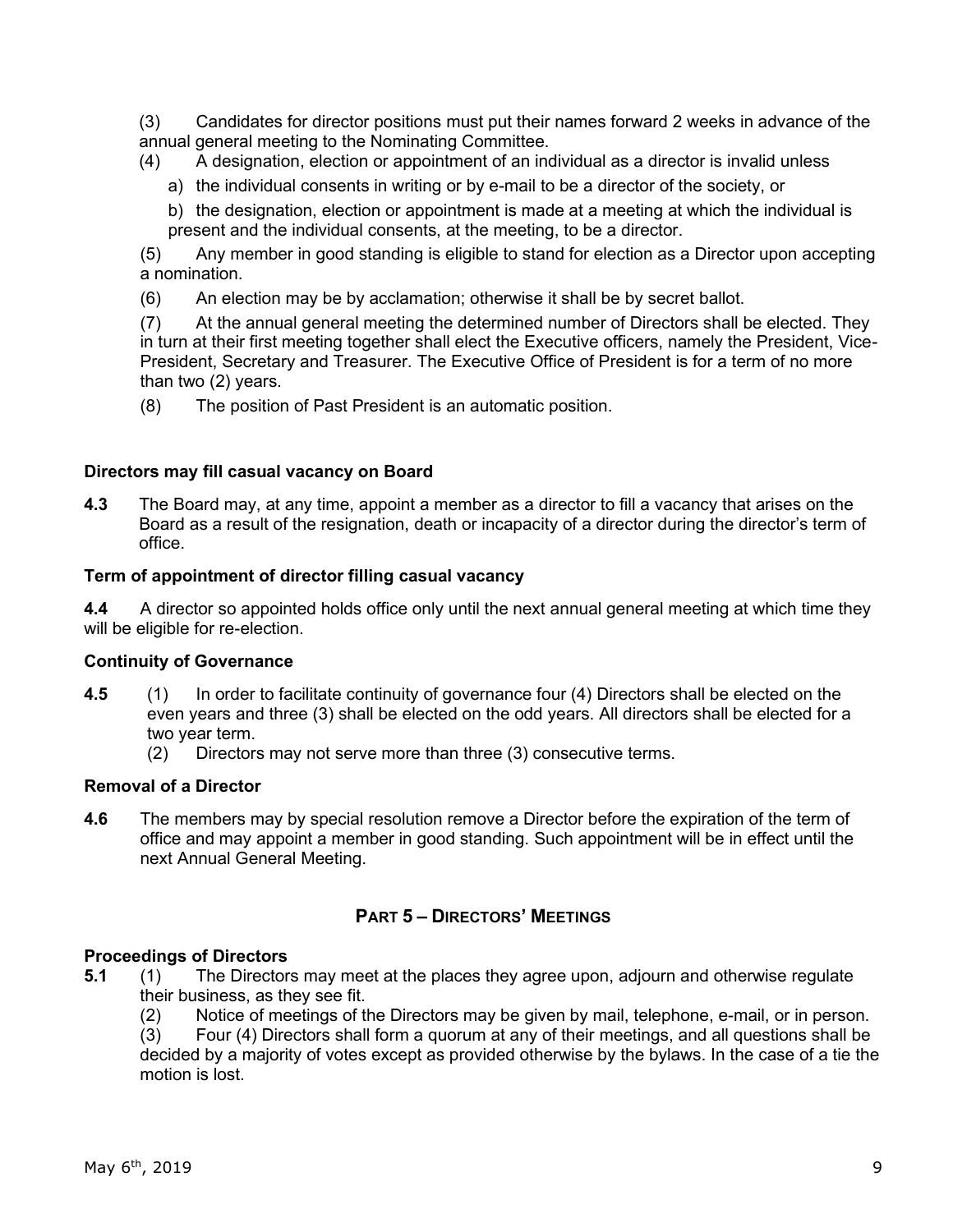(4) A Director who is absent from three consecutive meetings of the board without giving notice or reason may cease to be a Director at the discretion of the board.

- (5) A Past President who is not a Director shall not carry a vote on the Board.
- **5.2** A directors' meeting may be called by the president or by any 2 other directors.

## **E-mail voting**

**5.3** Urgent matters could be voted on by the board though e-mail consensus, with such vote being ratified at the next, following directors' meeting.

# **Notice of directors' meeting**

**5.4** At least 2 days' notice of a directors' meeting must be given unless all the directors agree to a shorter notice period.

## **Proceedings valid despite omission to give notice**

**5.5** The accidental omission to give notice of a directors' meeting to a director, or the non-receipt of a notice by a director, does not invalidate proceedings at the meeting.

## **Conduct of directors' meetings**

**5.6** The directors may regulate their meetings and proceedings as they think fit.

## **Committees**

**5.7** (1) The Directors may delegate some, but not all, of their powers to committees consisting of Directors and members as they see fit.

(2) A committee so formed in the exercise of the powers so delegated shall conform to any rules imposed on it by the Directors, and must report every act or thing done in exercise of those powers to the earliest meeting of the Directors held after the act or thing has been done.

(3) The members of the committee may meet and adjourn as they think proper.

(4) Upon completion of the task for which it was struck, the committee shall be considered dissolved.

(5) A standing committee shall be established and known as the "Tennis" Committee, which will be responsible for the day to day activities of tennis, including but not limited to coaching, game play order, special tennis events, etc. The "Tennis" Committee shall not hold a bank account.

## **Validity of Proceedings**

**5.8** (1) No act or proceeding of the Directors is rendered invalid only by reason of there being less than the prescribed number of Directors in office.

(2) A resolution in writing, (email may be utilized) signed by all Directors and placed with the minutes of the Directors, is as valid and effective as if regularly passed at a meeting of Directors.

# **PART 6 – BOARD POSITIONS**

## **Election or appointment to Board positions**

**6.1** Directors must be elected annually to the following Board positions, and a director, other than the president, may hold more than one position:

- (a) president;
- (b) vice-president;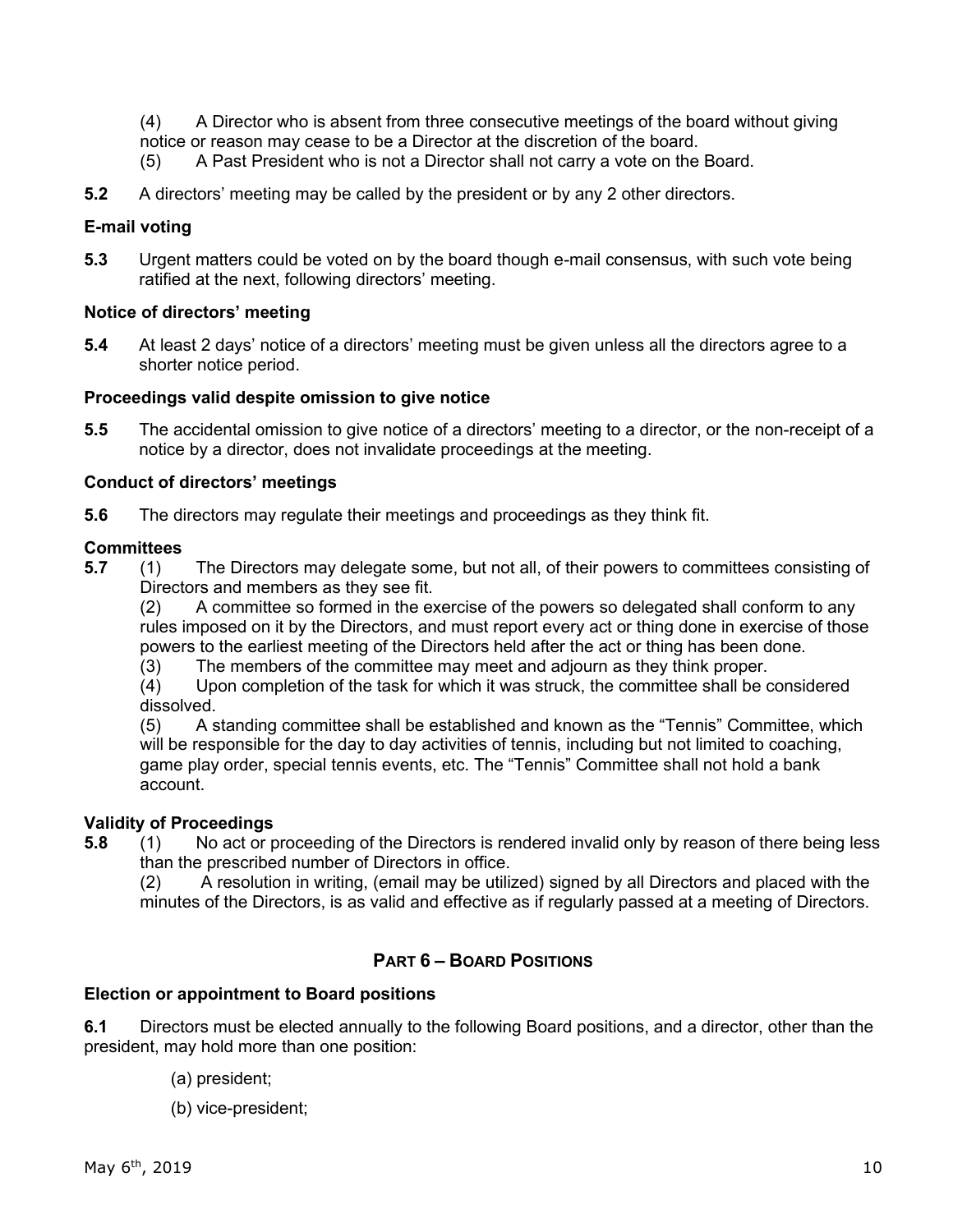- (c) secretary;
- (d) treasurer.

# **Directors at large**

**6.2** Directors who are elected or appointed to positions on the Board in addition to the positions described in these Bylaws are elected or appointed as directors at large.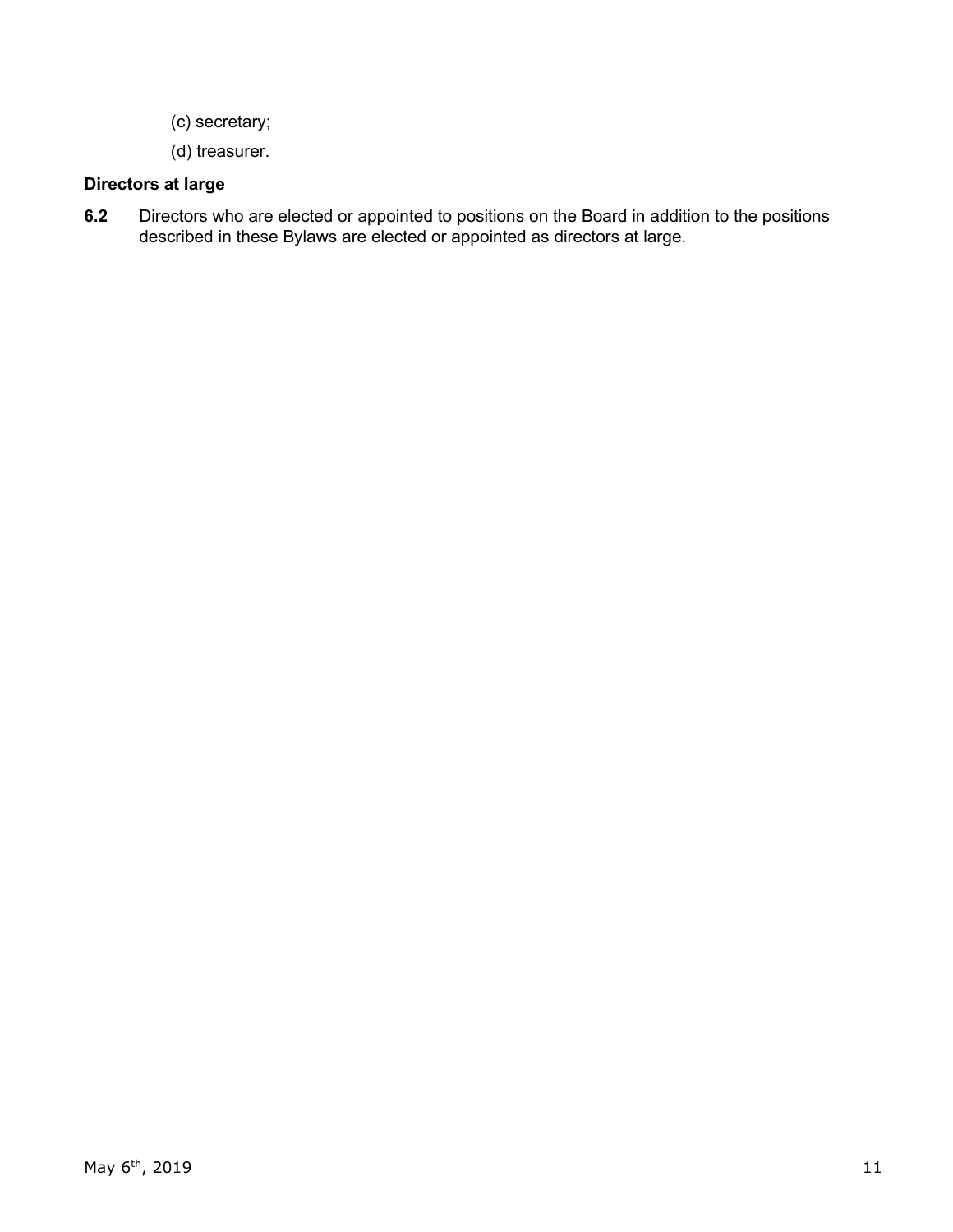# **Role of president**

**6.3** The president is the chair of the Board and is responsible for supervising the other directors in the execution of their duties.

## **Role of vice-president**

**6.4** The vice-president is the vice-chair of the Board and is responsible for carrying out the duties of the president if the president is unable to act.

## **Role of secretary**

- **6.5** The secretary is responsible for doing, or making the necessary arrangements for, the following:
	- (a) issuing notices of general meetings and directors' meetings;
	- (b) taking minutes of general meetings and directors' meetings, excluding committees;
	- (c) keeping the records of the *"Society"* in accordance with the Act;
	- (d) conducting the correspondence of the Board;
	- (e) filing the annual report of the *"Society"* and making any other filings with the registrar under the Act;
	- (f) maintain the register of members.

## **Absence of secretary from meeting**

**6.6** In the absence of the secretary from a meeting, the Board must appoint another individual to act as secretary at the meeting.

## **Role of treasurer**

- **6.7** The treasurer is responsible for doing, or making the necessary arrangements for, the following:
	- (a) In conjunction with the President or his designates, develop and present the *"Society's"* proposed operational budget for the coming year for acceptance by the Board;
	- (b) keep the financial records, including books of account, necessary to comply with the *Societies Act*;
	- (c) render financial statements to the Directors, members and others when required;
	- (d) present the signed accountant's report of examined accounts to the members of the *"Society"* at the Annual General Meeting.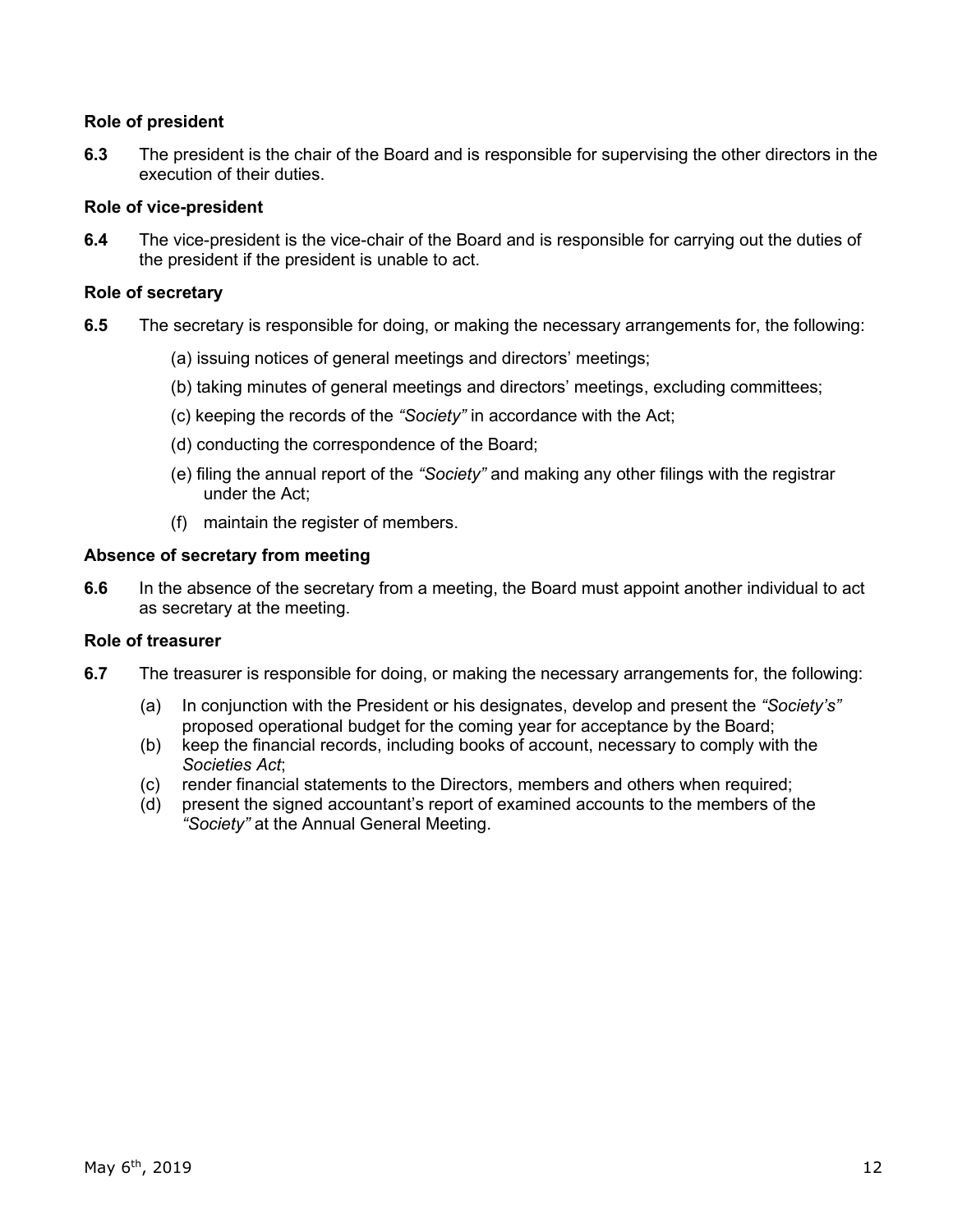# **PART 7 – REMUNERATION OF DIRECTORS AND SIGNING AUTHORITY**

## **Remuneration of directors**

- **7.1** (1) A Director of the *"Society"* shall not profit from his or her Directorship.
	- $(2)$  No member of the Board shall accept any remuneration for services rendered to the Association. The provisions of this clause shall not apply to the reimbursement of a Director in respect of expenses incurred with the Board's approval in carrying out the business of the *"Society"*.
	- (3) A Director who is in any way interested in a contract, part contract or transaction with the *"Society"*:
		- (a) shall declare the nature and extent of his or her interest at a meeting of the Directors,
		- (b) shall absent himself or herself from any discussion of the proposed contract or transaction, and
		- (c) shall not vote in respect of any such contract or transaction with the *"Society"* in which he or she is interested.
	- (4) No Director who is in such a conflict of interest shall be eligible to hold a position on the Executive while the conflict continues.

## **Signing authority**

- **7.2** A contract or other record to be signed by the *"Society"* must be signed on behalf of the *"Society"*
	- (a) by the president, together with one other director,
	- (b) if the president is unable to provide a signature, by the vice-president together with one other director,
	- (c) if the president and vice-president are both unable to provide signatures, by any 2 other directors, or
	- (d) in any case, by one or more individuals authorized by the Board to sign the record on behalf of the *"Society"*.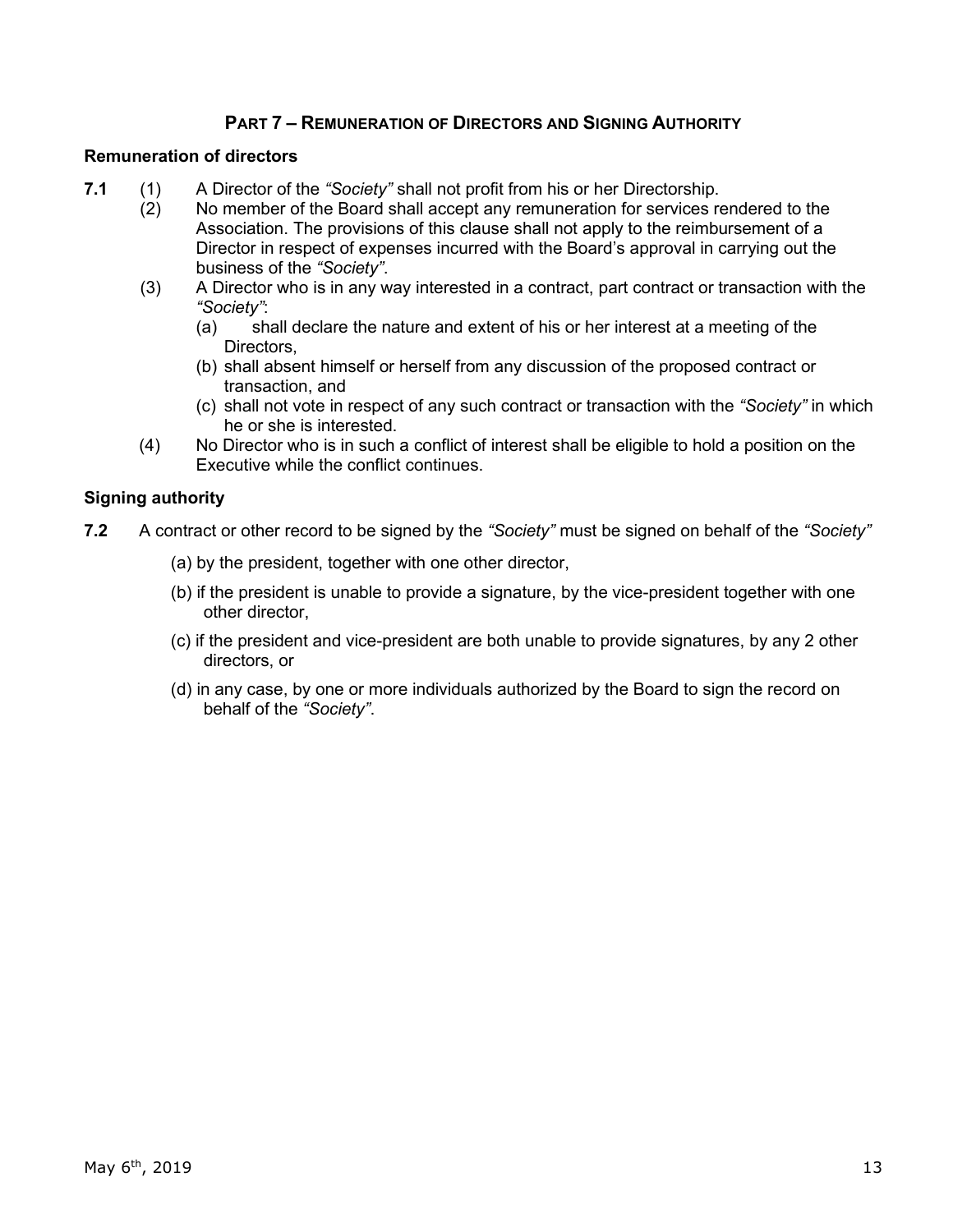# **PART 8 – OTHER BUSINESS**

## **Borrowing, Buying & Selling**

**8.1** No borrowing against, or buying or selling of capital items shall be undertaken by the Directors unless first approved by the members by special resolution at an extraordinary general meeting called for that purpose.

#### **Review Engagement Report**

**8.2** At least once each year the accounts of the *"Society"* shall be examined and the correctness thereof ascertained by an accountant, whom shall have been appointed at the previous annual general meeting.

#### **Bylaws**

**8.3** These bylaws shall not be altered or added to except by special resolution.

## **Rules of Order**

**8.4** Decisions on questions of procedure on which these bylaws are silent will be guided by Robert's Rules of Order, Revised.

## **Unalterable Clauses, previously included in the Constitution**

**8.5** 1. The operations of the *"Society"* are to be chiefly carried on in the vicinity of the Okanagan Mission in the City of Kelowna, in the County of Yale in the Province of British Columbia. This provision is not alterable.

**2.** In the event of dissolution of the *"Society"* for any cause whatsoever, all of the assets of the *"Society"* remaining after payment of all of the liabilities shall be distributed to one or more recognized charitable organizations in British Columbia or to a Canadian municipality. This provision is non-alterable.